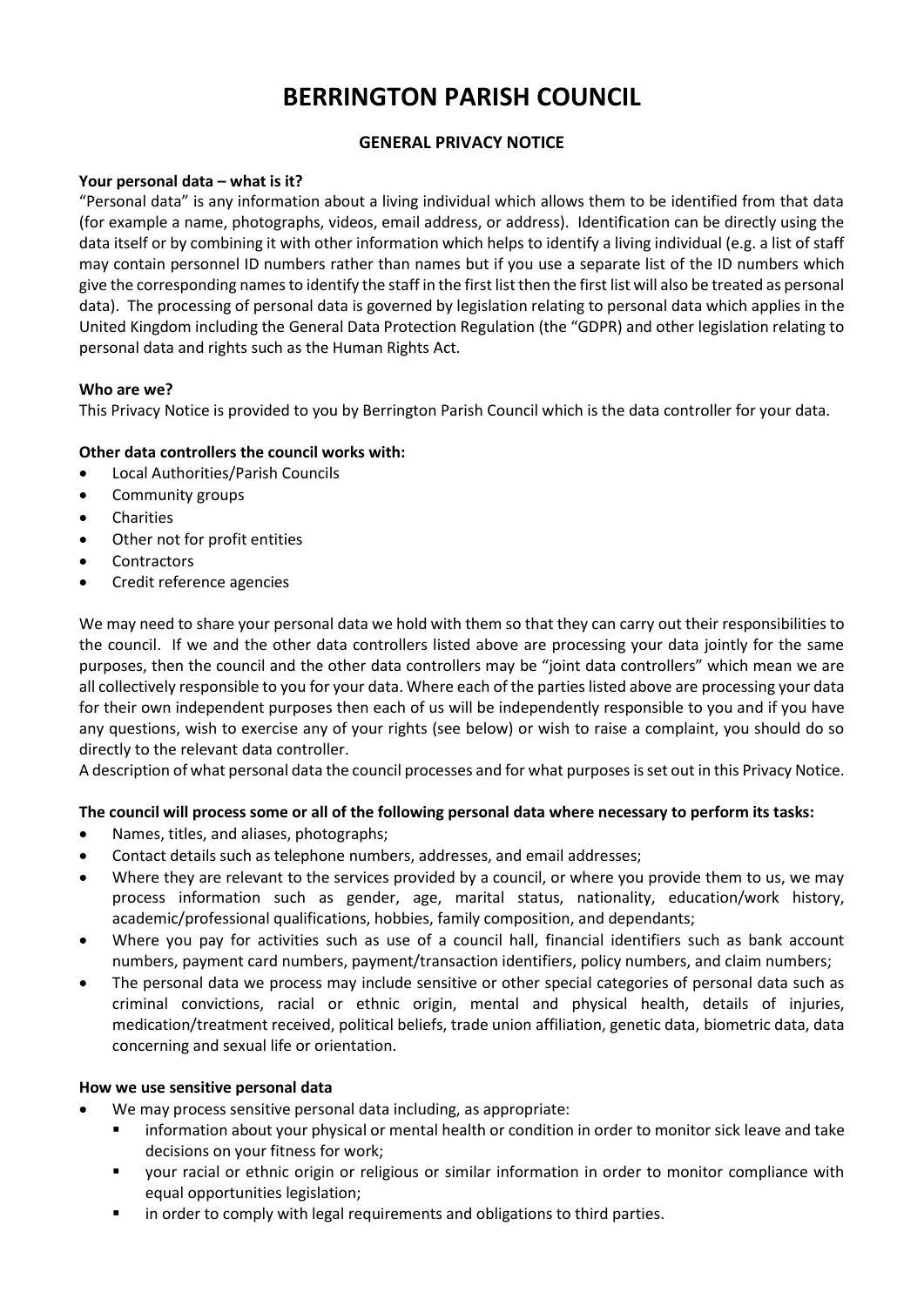- These types of data are described in the GDPR as "Special categories of data" and require higher levels of protection. We need to have further justification for collecting, storing and using this type of personal data.
	- We may process special categories of personal data in the following circumstances:
		- In limited circumstances, with your explicit written consent.
		- Where we need to carry out our legal obligations.
		- Where it is needed in the public interest.
- Less commonly, we may process this type of personal data where it is needed in relation to legal claims or where it is needed to protect your interests (or someone else's interests) and you are not capable of giving your consent, or where you have already made the information public.

# **Do we need your consent to process your sensitive personal data?**

In limited circumstances, we may approach you for your written consent to allow us to process certain sensitive personal data. If we do so, we will provide you with full details of the personal data that we would like and the reason we need it, so that you can carefully consider whether you wish to consent.

# **The council will comply with data protection law. This says that the personal data we hold about you must be:**

- Used lawfully, fairly and in a transparent way.
- Collected only for valid purposes that we have clearly explained to you and not used in any way that is incompatible with those purposes.
- Relevant to the purposes we have told you about and limited only to those purposes.
- Accurate and kept up to date.
- Kept only as long as necessary for the purposes we have told you about.
- Kept and destroyed securely including ensuring that appropriate technical and security measures are in place to protect your personal data to protect personal data from loss, misuse, unauthorised access and disclosure.

# **We use your personal data for some or all of the following purposes:**

- To deliver public services including to understand your needs to provide the services that you request and to understand what we can do for you and inform you of other relevant services;
- To confirm your identity to provide some services;
- To contact you by post, email, telephone or using social media (e.g., Facebook, Twitter, WhatsApp);
- To help us to build up a picture of how we are performing;
- To prevent and detect fraud and corruption in the use of public funds and where necessary for the law enforcement functions;
- To enable us to meet all legal and statutory obligations and powers including any delegated functions;
- To carry out comprehensive safeguarding procedures (including due diligence and complaints handling) in accordance with best safeguarding practice from time to time with the aim of ensuring that all children and adults-at-risk are provided with safe environments and generally as necessary to protect individuals from harm or injury;
- To promote the interests of the council;
- To maintain our own accounts and records;
- To seek your views, opinions or comments;
- To notify you of changes to our facilities, services, events and staff, councillors and other role holders;
- To send you communications which you have requested and that may be of interest to you. These may include information about campaigns, appeals, other new projects or initiatives;
- To process relevant financial transactions including grants and payments for goods and services supplied to the council
- To allow the statistical analysis of data so we can plan the provision of services.

Our processing may also include the use of CCTV systems for the prevention and prosecution of crime.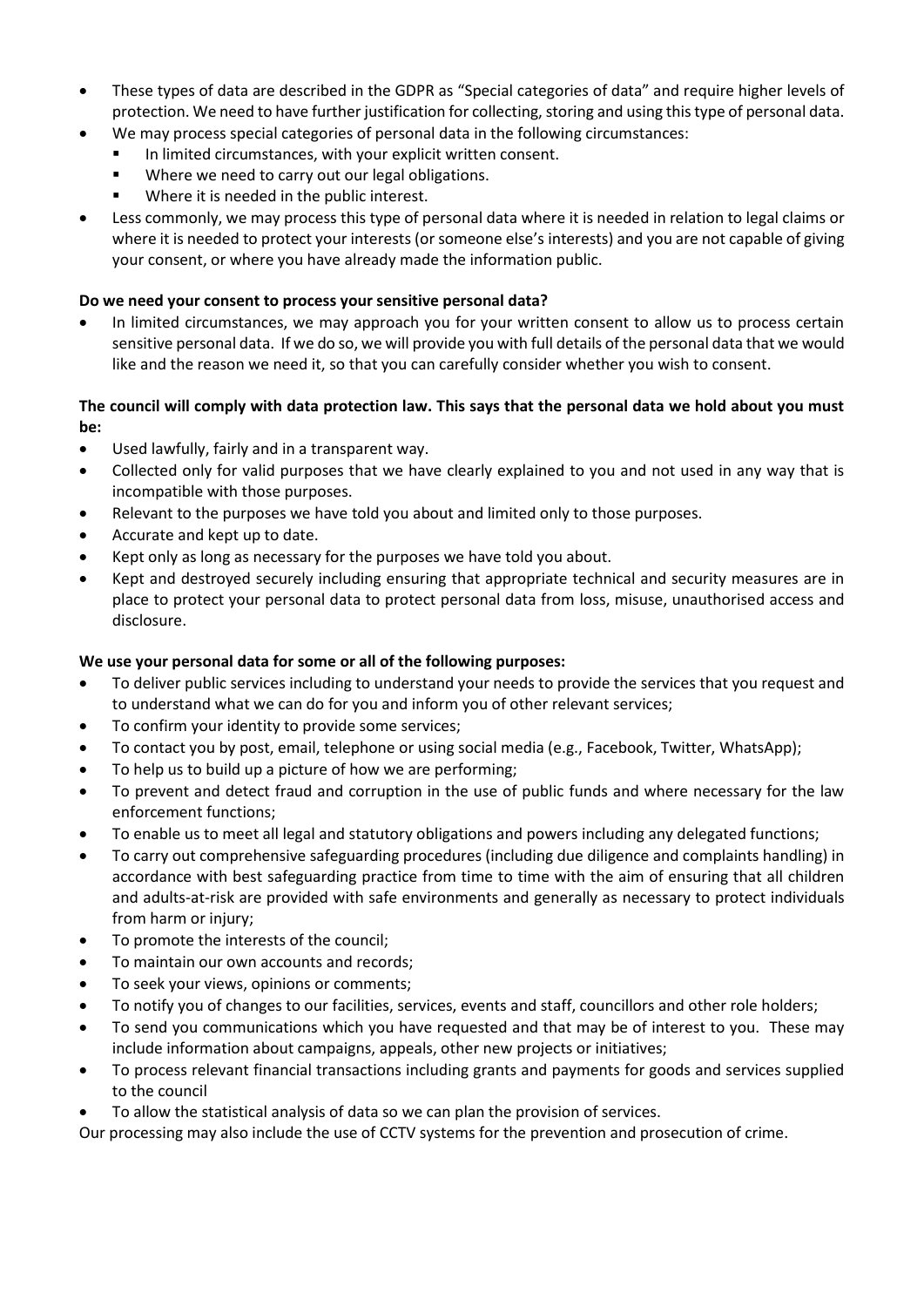# **What is the legal basis for processing your personal data?**

The council is a public authority and has certain powers and obligations. Most of your personal data is processed for compliance with a legal obligation which includes the discharge of the council's statutory functions and powers. Sometimes when exercising these powers or duties it is necessary to process personal data of residents or people using the council's services. We will always take into account your interests and rights. This Privacy Notice sets out your rights and the council's obligations to you.

We may process personal data if it is necessary for the performance of a contract with you, or to take steps to enter into a contract. An example of this would be processing your data in connection with the use of sports facilities, or the acceptance of an allotment garden tenancy

Sometimes the use of your personal data requires your consent. We will first obtain your consent to that use.

## **Sharing your personal data**

This section provides information about the third parties with whom the council may share your personal data. These third parties have an obligation to put in place appropriate security measures and will be responsible to you directly for the manner in which they process and protect your personal data. It is likely that we will need to share your data with some or all of the following (but only where necessary):

- The data controllers listed above under the heading "Other data controllers the council works with";
- Our agents, suppliers and contractors. For example, we may ask a commercial provider to publish or distribute newsletters on our behalf, or to maintain our database software;
- On occasion, other local authorities or not for profit bodies with which we are carrying out joint ventures e.g. in relation to facilities or events for the community.

## **How long do we keep your personal data?**

We will keep some records permanently if we are legally required to do so. We may keep some other records for an extended period of time. For example, it is currently best practice to keep financial records for a minimum period of 8 years to support HMRC audits or provide tax information. We may have legal obligations to retain some data in connection with our statutory obligations as a public authority. The council is permitted to retain data in order to defend or pursue claims. In some cases, the law imposes a time limit for such claims (for example 3 years for personal injury claims or 6 years for contract claims). We will retain some personal data for this purpose as long as we believe it is necessary to be able to defend or pursue a claim. In general, we will endeavour to keep data only for as long as we need it. This means that we will delete it when it is no longer needed.

#### **Your rights and your personal data**

You have the following rights with respect to your personal data:

When exercising any of the rights listed below, in order to process your request, we may need to verify your identity for your security. In such cases we will need you to respond with proof of your identity before you can exercise these rights.

#### *1) The right to access personal data we hold on you*

- At any point you can contact us to request the personal data we hold on you as well as why we have that personal data, who has access to the personal data and where we obtained the personal data from. Once we have received your request we will respond within one month.
- There are no fees or charges for the first request but additional requests for the same personal data or requests which are manifestly unfounded or excessive may be subject to an administrative fee.

#### *2) The right to correct and update the personal data we hold on you*

• If the data we hold on you is out of date, incomplete or incorrect, you can inform us and your data will be updated.